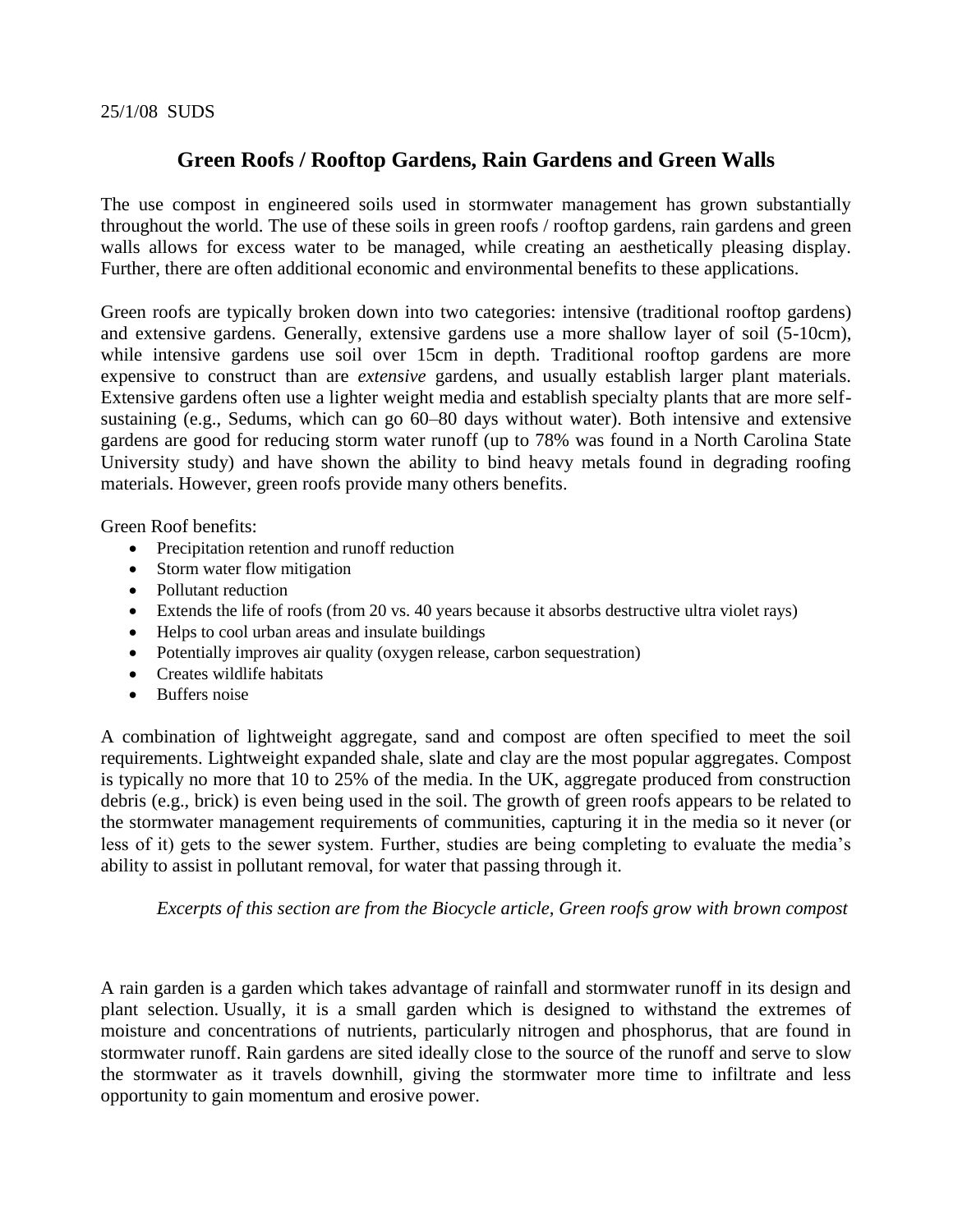

On the surface, a rain garden looks like an attractive garden. It may support habitat for birds and butterflies, it may be a formal landscape amenity or it may be incorporated into a larger garden as a border or as an entry feature. What makes it a rain garden is in how it gets its water and what happens to that water once it arrives in the garden.

Below the surface of the garden, a number of processes are occurring which mimic the hydrologic action of a healthy forest. Soils are engineered and appropriate plants selected for the rain garden. The garden is a small bioretention cell in which stormwater is cleaned and reduced in volume once it enters the rain garden. Nitrogen and phosphorus levels and overall sediment loads in the stormwater are reduced by the action of the plants and growing media on the water. Multiple rain gardens over an area will have a positive cumulative effect on both the volume and quality of stormwater run off.

There are two basic types of rain gardens – under-drained and self-contained. Both types of rain gardens are used to improve stormwater quality, reduce runoff volumes and generally facilitate the infiltration of cleaned water. The type of rain garden that is built, depends upon the volumes of water to be treated, existing soil conditions, available space, and budget for the project.

In some cases where infiltration is not desired, the underdrain system can move excess water into a conventional storm sewer pipe system. Rain gardens are typically designed to drain within four hours after a 2.5cm rain event. Under-drained rain gardens typically are designed to drain within 2 hours of the design storm event. This is achieved through the use of highly porous planting media and underdrains which carry the cleaned rainwater away from the garden. Rain gardens with no underdrain typically hold moisture longer, particularly in the lower areas of the garden. Plants selected for this type of garden should be able to tolerate inundation for a more extended period of time. However, as in the case of the underdrained rain garden, the surface is drained within four hours, although the soil may be saturated. As in the bioretention cell, soils are amended with a very porous planting media, minimally to a depth of 40cm and ideally to a depth of 60 – 90cm. In both